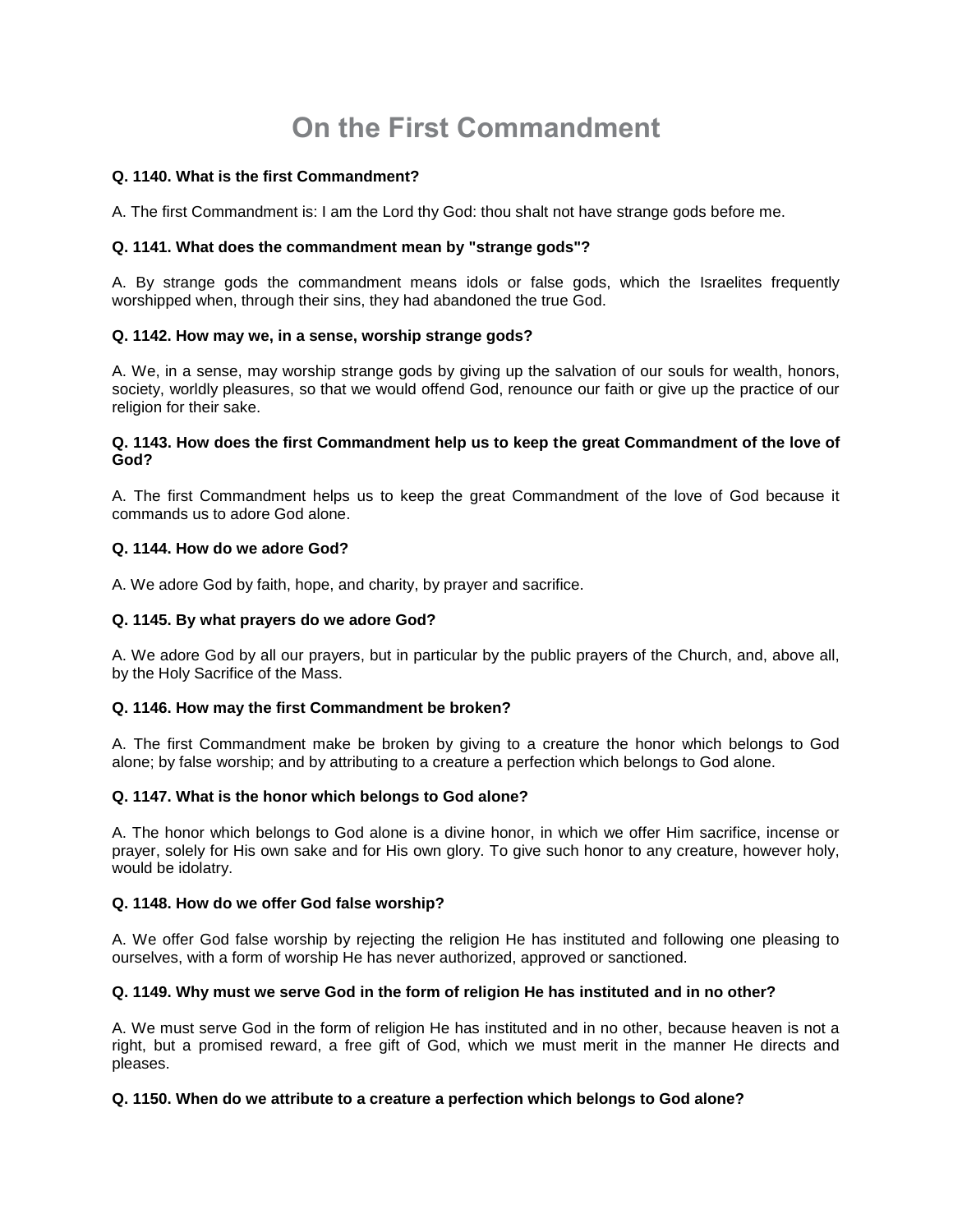A. We attribute to a creature a perfection which belongs to God alone when we believe it possesses knowledge or power independently of God, so that it may, without His aid, make known the future or perform miracles.

#### **Q. 1151. Do those who make use of spells and charms, or who believe in dreams, in mediums, spiritists, fortune-tellers, and the like, sin against the first Commandment?**

A. Those who make use of spells and charms, or who believe in dreams, in mediums, spiritists, fortunetellers, and the like, sin against the first Commandment, because they attribute to creatures perfections which belong to God alone.

## **Q. 1152. What are spells and charms?**

A. Spells and charms are certain words, by the saying of which superstitious persons believe they can avert evil, bring good fortune or produce some supernatural or wonderful effect. They may be also objects or articles worn about the body for the same purpose.

## **Q. 1153. Are not Agnus Deis, medals, scapulars, which we wear about our bodies also charms?**

A. Agnus Deis, medals, scapulars, which we wear about our bodies, are not charms, for we do not expect any help from these things themselves, but, through the blessing they have received from the Church, we expect help from God, the Blessed Mother, or the Saint in whose honor we wear them. On the contrary, they who wear charms expect help from the charms themselves, or from some evil spirit.

## **Q. 1154. What must we carefully guard against in all our devotions and religious practices?**

A. In all our devotions and religious practices we must carefully guard against expecting God to perform miracles when natural causes may bring about what we hope for. God will sometimes miraculously help us, but, as a rule, only when all natural means have failed.

#### **Q. 1155. What are dreams and why is it forbidden to believe in them?**

A. Dreams are the thoughts we have in sleep, when our will is unable to guide them. It is forbidden to believe in them, because they are often ridiculous, unreasonable, or wicked, and are not governed by either reason or faith

## **Q. 1156. Are bad dreams sinful in themselves?**

A. Bad dreams are not sinful in themselves, because we cannot prevent them, but we may make them sinful (1) By taking pleasure in them when we awake, and (2) by bad reading or immodest books, thoughts, word or actions before going to sleep; for by any of these things we may make ourselves responsible for the bad dreams.

#### **Q. 1157. Did not God frequently in the Old Law make use of dreams as a means of making known His will?**

A. God did frequently in the Old Law make use of dreams as a means of making known His Will; but on such occasions He always gave proof that what He made known was not a mere dream, but rather a revelation or inspiration. He no longer makes use of such means, for He now makes known His will through the inspiration of His Church.

#### **Q. 1158. What are mediums and spiritists?**

A. Mediums and spiritists are persons who pretend to converse with the dead or with spirits of the other world. They pretend also to give this power to others, that they may know what is going on in heaven, purgatory or hell.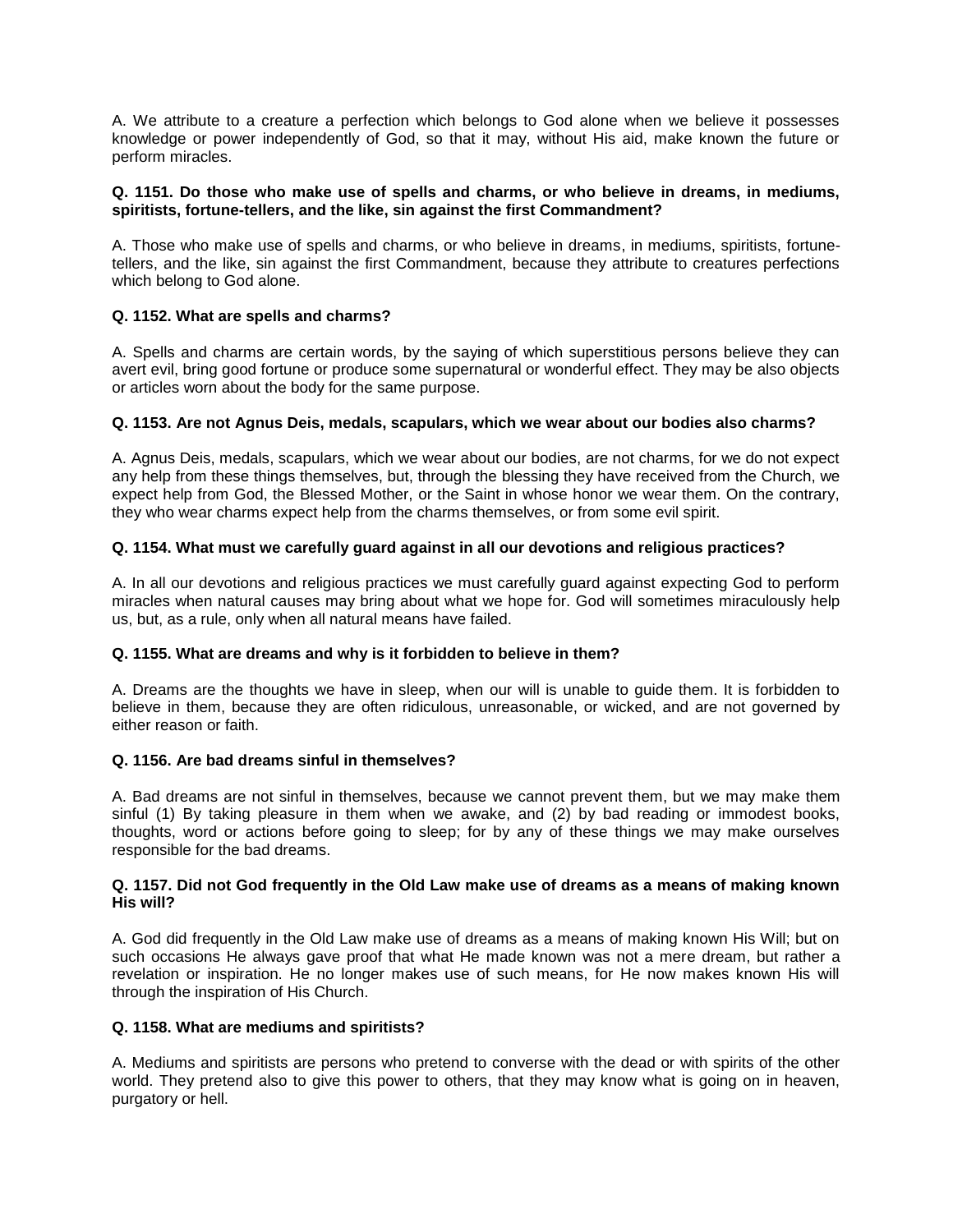## **Q. 1159. What other practice is very dangerous to faith and morals?**

A. Another practice very dangerous to faith and morals is the use of mesmerism or hypnotism, because it is liable to sinful abuses, for it deprives a person for a time of the control of his reason and will and places his body and mind entirely in the power of another.

## **Q. 1160. What are fortune tellers?**

A. Fortune tellers are imposters who, learning the past, or guessing at it, pretend to know also the future and to be able to reveal it to anyone who pays for the knowledge. They pretend also to know whatever concerns things lost or stolen, and the secret thoughts, actions or intentions of others.

#### **Q. 1161. How do we, by believing in spells, charms, mediums, spiritists and fortune tellers, attribute to creatures the perfections of God?**

A. By believing in spells, charms, mediums, spiritists and fortune tellers we attribute to creatures the perfections of God because we expect these creatures to perform miracles, reveal the hidden judgments of God, and make known His designs for the future with regard to His creatures, things that only God Himself may do.

#### **Q. 1162. Is it sinful to consult mediums, spiritists, fortune tellers and the like when we do not believe in them, but through mere curiosity to hear what they may say?**

A. It is sinful to consult mediums, spiritists, fortune tellers and the like even when we do not believe in them, but through mere curiosity, to hear what they may say:

- 1.Because it is wrong to expose ourselves to the danger of sinning even though we do not sin;
- 2.Because we may give scandal to others who are not certain that we go through mere curiosity;
- 3.Because by our pretended belief we encourage these impostors to continue their wicked practices.

#### **Q. 1163. Are sins against faith, hope, and charity also sins against the first Commandment?**

A. Sins against faith, hope and charity are also sins against the first Commandment.

#### **Q. 1164. How does a person sin against faith?**

A. A person sins against faith: 1st, By not trying to know what God has taught; 2nd, by refusing to believe all that God has taught; 3rd, by neglecting to profess his belief in what God has taught.

#### **Q. 1165. How do we fail to try to know what God has taught?**

A. We fail to try to know what God has taught by neglecting to learn the Christian doctrine.

#### **Q. 1166. What means have we of learning the Christian doctrine?**

A. We have many means of learning the Christian doctrine: In youth we have Catechism and special instructions suited to our age; later we have sermons, missions, retreats, religious sodalities and societies through which we may learn. At all times, we have books of instruction, and, above all, the priests of the Church, ever ready to teach us. God will not excuse our ignorance if we neglect to learn our religion when He has given us the means.

#### **Q. 1167. Should we learn the Christian doctrine merely for our own sake?**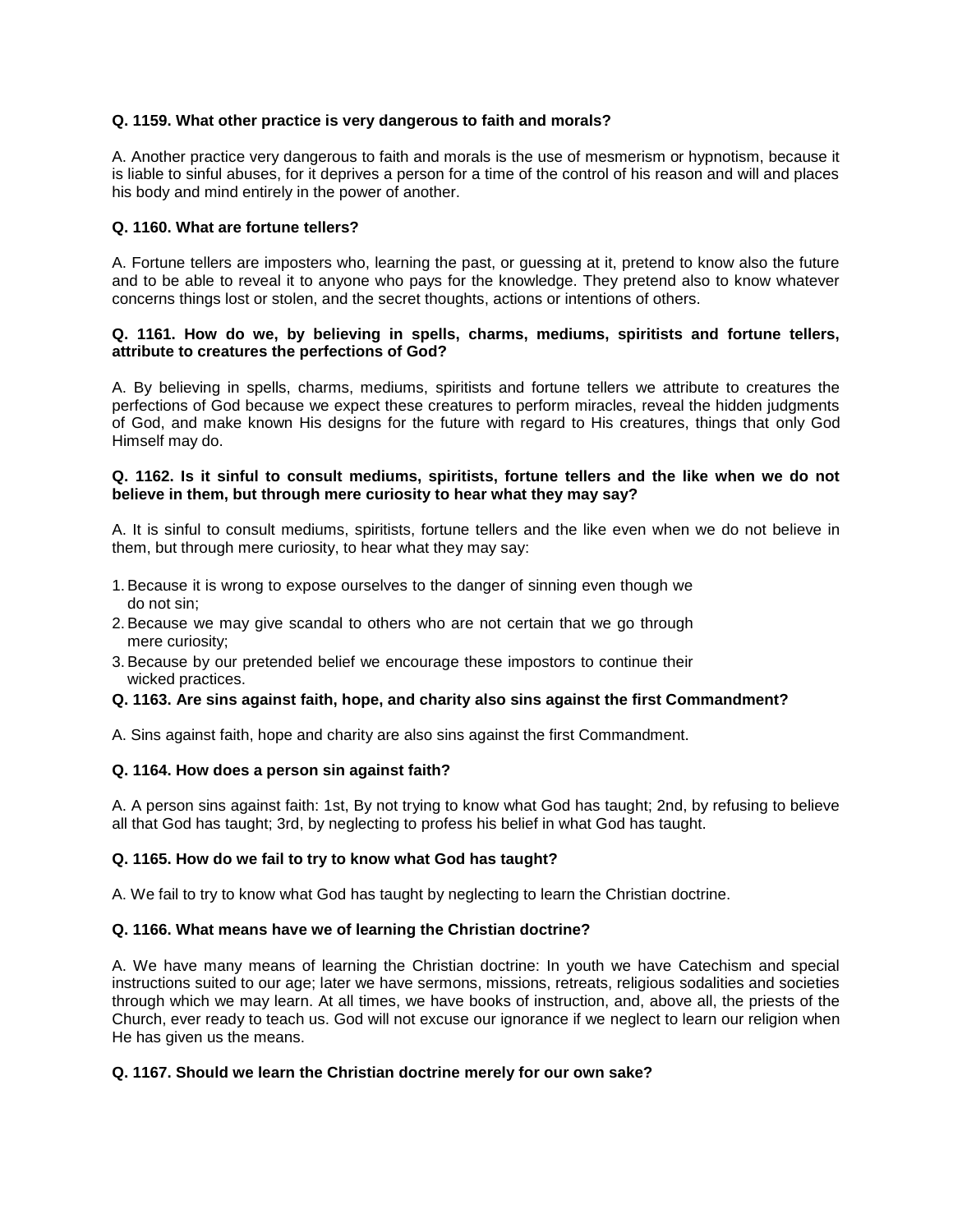A. We should learn the Christian doctrine not merely for our own sake, but for the sake also of others who may sincerely wish to learn from us the truths of our holy faith.

## **Q. 1168. How should such instruction be given to those who ask it of us?**

A. Such instruction should be given to those who ask it of us in a kind and Christian spirit, without dispute or bitterness. We should never attempt to explain the truths of our religion unless we are certain of what we say. When we are unable to answer what is asked we should send those who inquire to the priest or to others better instructed than ourselves.

## **Q. 1169. Who are they who do not believe all that God has taught?**

A. They who do not believe all that God has taught are the heretics and infidels.

## **Q. 1170. Name the different classes of unbelievers and tell what they are.**

A. The different classes of unbelievers are:

- 1.Atheists, who deny there is a God;
- 2. Deists, who admit there is a God, but deny that He revealed a religion;
- 3.Agnostics, who will neither admit nor deny the existence of God;
- 4. Infidels, who have never been baptized, and who, through want of faith, refuse to be baptized;
- 5. Heretics, who have been baptized Christians, but do not believe all the articles of faith;
- 6.Schismatics, who have been baptized and believe all the articles of faith, but do not submit to the authority of the Pope;
- 7.Apostates, who have rejected the true religion, in which they formerly believed, to join a false religion;
- 8. Rationalists and Materialists, who believe only in material things.

# **Q. 1171. Will the denial of only one article of faith make a person a heretic?**

A. The denial of only one article of faith will make a person a heretic and guilty of mortal sin, because the Holy Scripture says: "Whosoever shall keep the whole law but offend in one point is become guilty of all."

#### **Q. 1172. What is an article of faith?**

A. An article of faith is a revealed truth so important and so certain that no one can deny or doubt it without rejecting the testimony of God. The Church very clearly points out what truths are articles of faith that we may distinguish them from pious beliefs and traditions, so that no one can be guilty of the sin of heresy without knowing it.

#### **Q. 1173. Who are they who neglect to profess their belief in what God has taught?**

A. They who neglect to profess their belief in what God has taught are all those who fail to acknowledge the true Church in which they really believe.

#### **Q. 1174. How do persons who are members of the Church neglect to profess their belief?**

A. Persons who are members of the Church neglect to profess their belief by living contrary to the teachings of the Church: that is, by neglecting Mass or the Sacraments, doing injury to their neighbor, and disgracing their religion by sinful and scandalous lives.

#### **Q. 1175. What chiefly prevents persons who believe in the Church from becoming members of it?**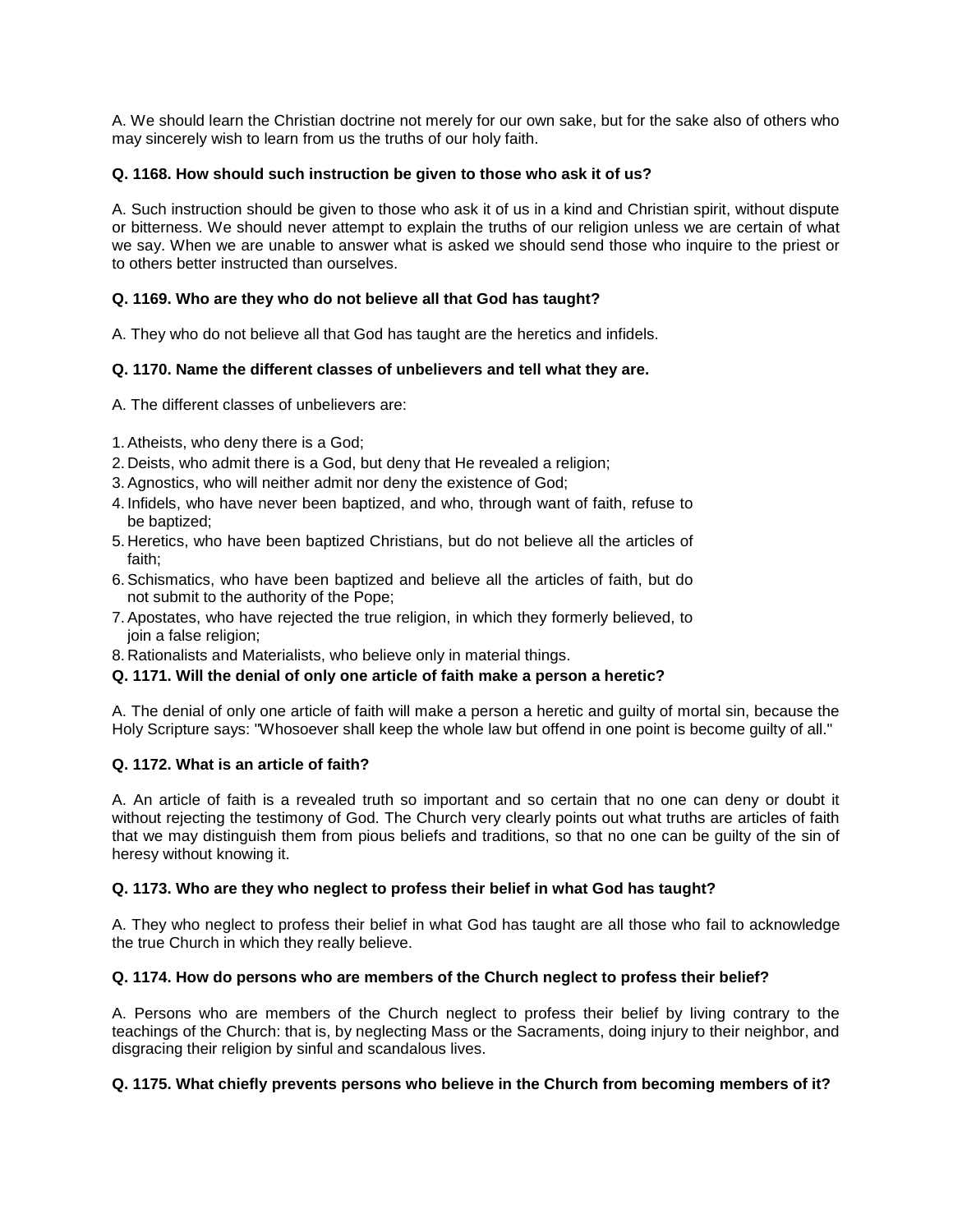A. A want of Christian courage chiefly prevents persons who believe in the Church from becoming members of it. They fear too much the opinion or displeasure of others, the loss of position or wealth, and, in general, the trials they may have to suffer for the sake of the true faith.

## **Q. 1176. What does Our Lord say of those who neglect the true religion for the sake of relatives or friends, or from fear of suffering?**

A. Our Lord says of those who neglect the true religion for the sake of relatives or friends, or from fear of suffering: "He that loveth father or mother more than Me, is not worthy of Me; and he that loveth son or daughter more than Me, is not worthy of Me"; also: "And whosoever does not carry his cross and come after Me cannot be My disciple."

## **Q. 1177. What excuse do some give for neglecting to seek and embrace the true religion?**

A. Some give as an excuse for neglecting to seek and embrace the true religion that we should live in the religion in which we were born, and that one religion is as good as another if we believe we are serving God.

## **Q. 1178. How do we show that such an excuse is false and absurd?**

A. We show that such an excuse is false and absurd because (1) It is false and absurd to say that we should remain in error after we have discovered it; (2) because if one religion is as good as another, Our Lord would not have abolished the Jewish religion, nor the apostles have preached against heresy.

#### **Q. 1179. Can they who fail to profess their faith in the true Church in which they believe expect to be saved while in that state?**

A. They who fail to profess their faith in the true Church in which they believe cannot expect to be saved while in that state, for Christ has said: "Whosoever shall deny me before men, I will also deny him before my Father who is in heaven."

#### **Q. 1180. Are we obliged to make open profession of our faith?**

A. We are obliged to make open profession of our faith as often as God's honor, our neighbor's spiritual good or our own requires it. "Whosoever," says Christ, "shall confess me before men, I will also confess him before my Father who is in heaven."

#### **Q. 1181. When does God's honor, our neighbor's spiritual good, or our own good require us to make an open profession of our faith?**

A. God's honor, our neighbor's spiritual good, or our own good requires us to make an open profession of our faith as often as we cannot conceal our religion without violating some law of God or of His Church, or without giving scandal to others or exposing ourselves to the danger of sinning. Pious practices not commanded may often be omitted without any denial of faith.

#### **Q. 1182. Which are the sins against hope?**

A. The sins against hope are presumption and despair.

#### **Q. 1183. What is presumption?**

A. Presumption is a rash expectation of salvation without making proper use of the necessary means to obtain it.

#### **Q. 1184. How may we be guilty of presumption?**